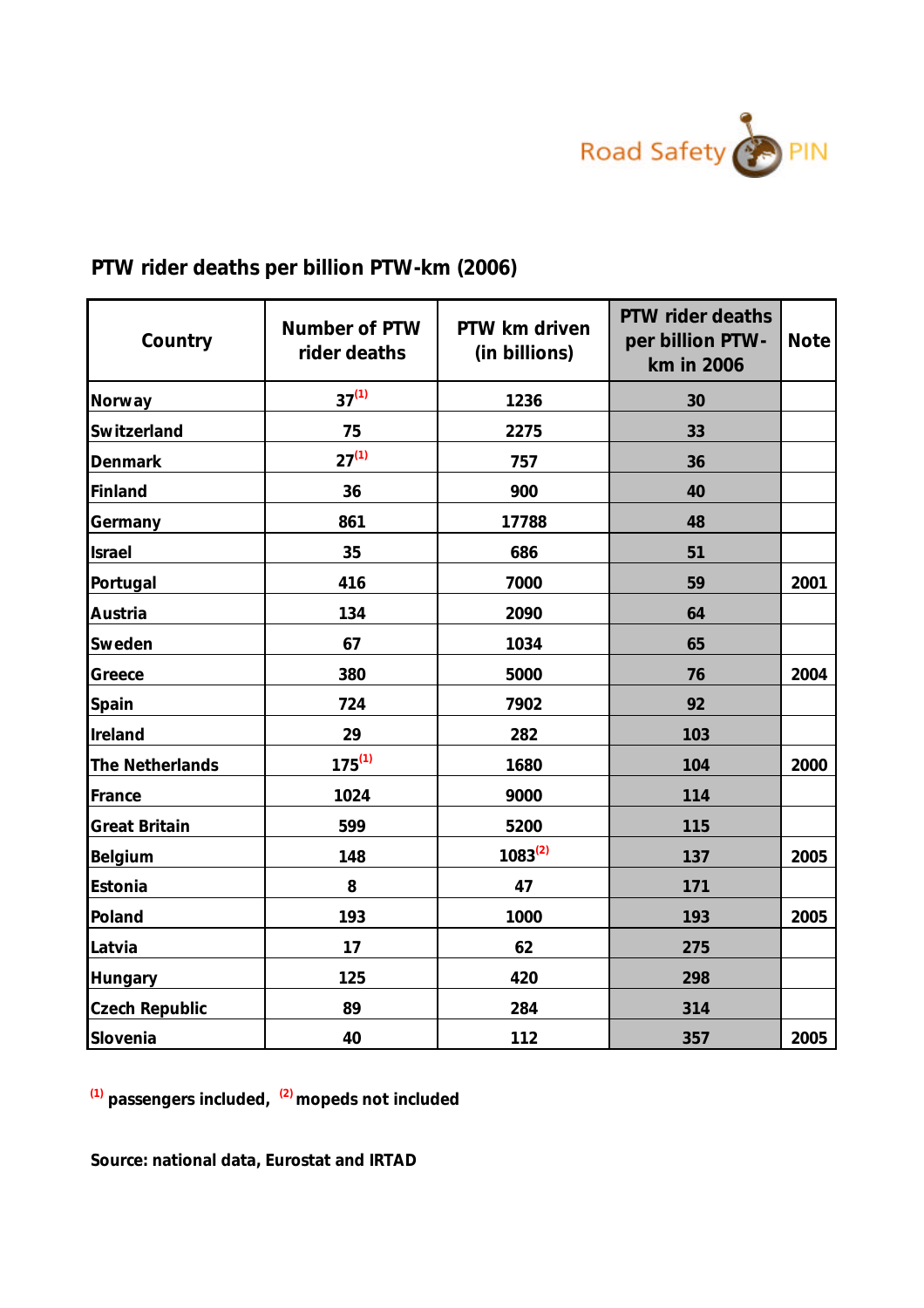

**Ratio of death rate per billion km ridden by PTW riders to corresponding rate for car drivers (2006)**

| Country         | Death rate for<br>PTW | Death rate for cars | Ratio of death<br>rate | Notel |
|-----------------|-----------------------|---------------------|------------------------|-------|
| Norway          | $0,0299^{(1)}$        | 0.0049              | 6.06                   |       |
| Finland         | 0.0356                | 0.0041              | 8.69                   | 2005  |
| Austria         | 0.0641                | 0.0063              | 10.24                  |       |
| Portugal        | 0.0594                | 0.0054              | 10.95                  | 2001  |
| Denmark         | $0,0357^{(1)}$        | 0.0032              | 11.21                  |       |
| Greece          | 0.0760                | 0.0067              | 11.26                  | 2004  |
| Poland          | 0.1930                | 0.0154              | 12.55                  | 2005  |
| Germany         | 0.0484                | 0.0034              | 14.28                  |       |
| Switzerland     | 0.0330                | 0.0021              | 15.73                  |       |
| Israel          | 0.0510                | 0.0030              | 16.95                  |       |
| Spain           | 0.0916                | 0.0051              | 18.12                  |       |
| Sweden          | 0.0648                | 0.0030              | 21.25                  |       |
| Hungary         | 0.2976                | 0.0132              | 22.58                  |       |
| Belgium         | $0,1367^{(2)}$        | 0.0060              | 22.63                  | 2005  |
| Latvia          | 0.2748                | 0.0114              | 24.19                  |       |
| Ireland         | 0.1027                | 0.0042              | 24.36                  |       |
| France          | 0.1304                | 0.0053              | 24.53                  | 2005  |
| Estonia         | 0.2198                | 0.0083              | 26.43                  | 2005  |
| The Netherlands | $0,1042^{(1)}$        | 0.0036              | 29.04                  | 2000  |
| Czech Republic  | 0.3138                | 0.0097              | 32.21                  |       |
| Great Britain   | 0.1152                | 0.0026              | 43.48                  |       |
| Slovenia        | 0.3571                | 0.0070              | 51.06                  | 2005  |

**(1) passengers included, (2) mopeds not included**

**Source: national data, Eurostat and IRTAD**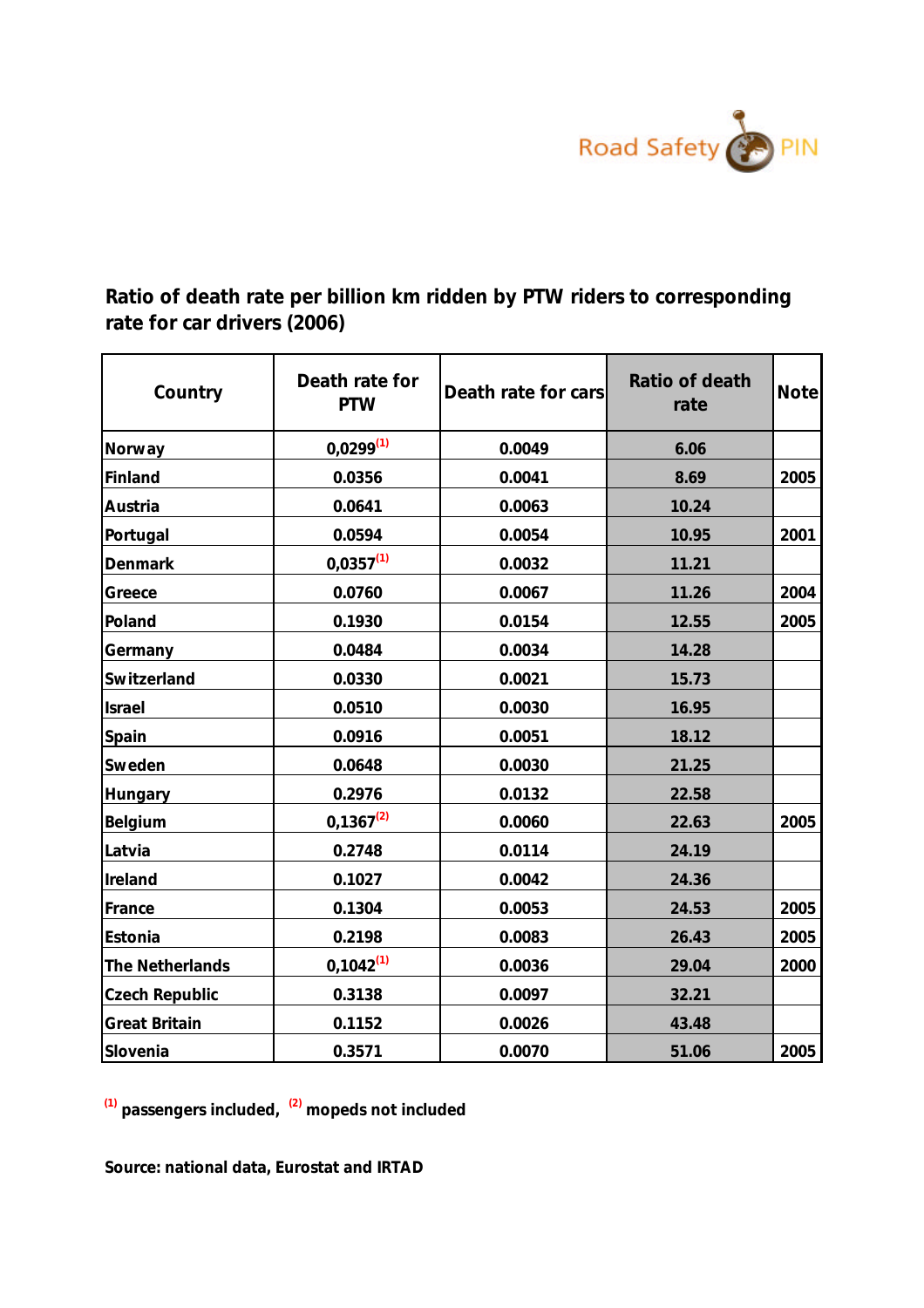

|                         |                                | 2004                     |                                | 2005                     | 2006                           |                          |  |
|-------------------------|--------------------------------|--------------------------|--------------------------------|--------------------------|--------------------------------|--------------------------|--|
| Country                 | mopeds<br>( <sub>50</sub> ccm) | motorcycles<br>( >50ccm) | mopeds<br>( <sub>50</sub> ccm) | motorcycles<br>( >50ccm) | mopeds<br>( <sub>50</sub> ccm) | motorcycles<br>( >50ccm) |  |
| Austria                 | 44                             | 98                       | 41                             | 98                       | 39                             | 95                       |  |
| Belgium                 | 31                             | 115                      | 27                             | 121                      | 33                             | 122                      |  |
| Bulgaria                | n/a                            | n/a                      | n/a                            | n/a                      | n/a                            | n/a                      |  |
| Cyprus                  | 11                             | 22                       | 9                              | 14                       | 5                              | 19                       |  |
| Czech Republic          | 8                              | 67                       | 15                             | 79                       | 6                              | 83                       |  |
| Denmark <sup>(1)</sup>  | 8                              | 23                       | $\overline{2}$                 | 17                       | $\overline{7}$                 | 20                       |  |
| Estonia                 | $\overline{1}$                 | $\overline{2}$           | $\overline{2}$                 | $\overline{\mathcal{I}}$ | $\overline{1}$                 | $\overline{7}$           |  |
| Finland                 | 10                             | 18                       | $\overline{4}$                 | 28                       | 14                             | 22                       |  |
| France                  | 321                            | 807                      | 363                            | 811                      | 296                            | 728                      |  |
| Germany                 | n/a                            | n/a                      | n/a                            | n/a                      | n/a                            | n/a                      |  |
| Greece <sup>(2)</sup>   | 52                             | 328                      | 53                             | 368                      | n/a                            | n/a                      |  |
| Hungary                 | 22                             | 68                       | 40                             | 88                       | 42                             | 83                       |  |
| Ireland                 | n/a                            | n/a                      | n/a                            | n/a                      | n/a                            | n/a                      |  |
| $\textsf{Israel}^{(3)}$ | 5                              | 24                       | $\overline{2}$                 | 33                       | 5                              | 30                       |  |
| Italy                   | n/a                            | n/a                      | n/a                            | n/a                      | n/a                            | n/a                      |  |
| Latvia                  | $\mathbf{3}$                   | 19                       | 5                              | 8                        | $\overline{7}$                 | 10                       |  |
| Lithuania               | n/a                            | n/a                      | n/a                            | n/a                      | n/a                            | n/a                      |  |
| Luxembourg              | n/a                            | n/a                      | n/a                            | n/a                      | n/a                            | n/a                      |  |
| Malta                   | n/a                            | n/a                      | n/a                            | n/a                      | n/a                            | n/a                      |  |
| The Netherlands         | 50                             | 79                       | 52                             | 73                       | 61                             | 54                       |  |
| Norway <sup>(1)</sup>   | 8                              | 33                       | $\overline{4}$                 | 31                       | 3                              | 34                       |  |
| Poland                  | 48                             | 148                      | 48                             | 145                      | 54                             | 148                      |  |
| Portugal                | 47                             | 279                      | 48                             | 268                      | 40                             | 215                      |  |
| Romania                 | n/a                            | n/a                      | n/a                            | n/a                      | n/a                            | n/a                      |  |
| Slovakia <sup>(1)</sup> | 8                              | 17                       | 1                              | 33                       | $\overline{2}$                 | 26                       |  |
| Slovenia <sup>(2)</sup> | $\overline{1}$                 | 29                       | $\circ$                        | 40                       | n/a                            | n/a                      |  |
| Spain                   | 320                            | 362                      | 280                            | 439                      | 281                            | 443                      |  |
| Sweden                  | 16                             | 51                       | $\epsilon$                     | 41                       | 15                             | 52                       |  |
| Switzerland             | $\circ$                        | 110                      | 6                              | 85                       | 11                             | 64                       |  |
| Great Britain           | 24                             | 533                      | 21                             | 528                      | 29                             | 570                      |  |

## **Moped and Motorcycle rider deaths**

**(1) passengers included**

**(2) Greece 2003: 50 mopeds, 281 motorcyclists; Slovenia 2003: 0 mopeds, 32 motorcyclists**

**(3) Mopeds (<51ccm)**

**Source: national data and CARE**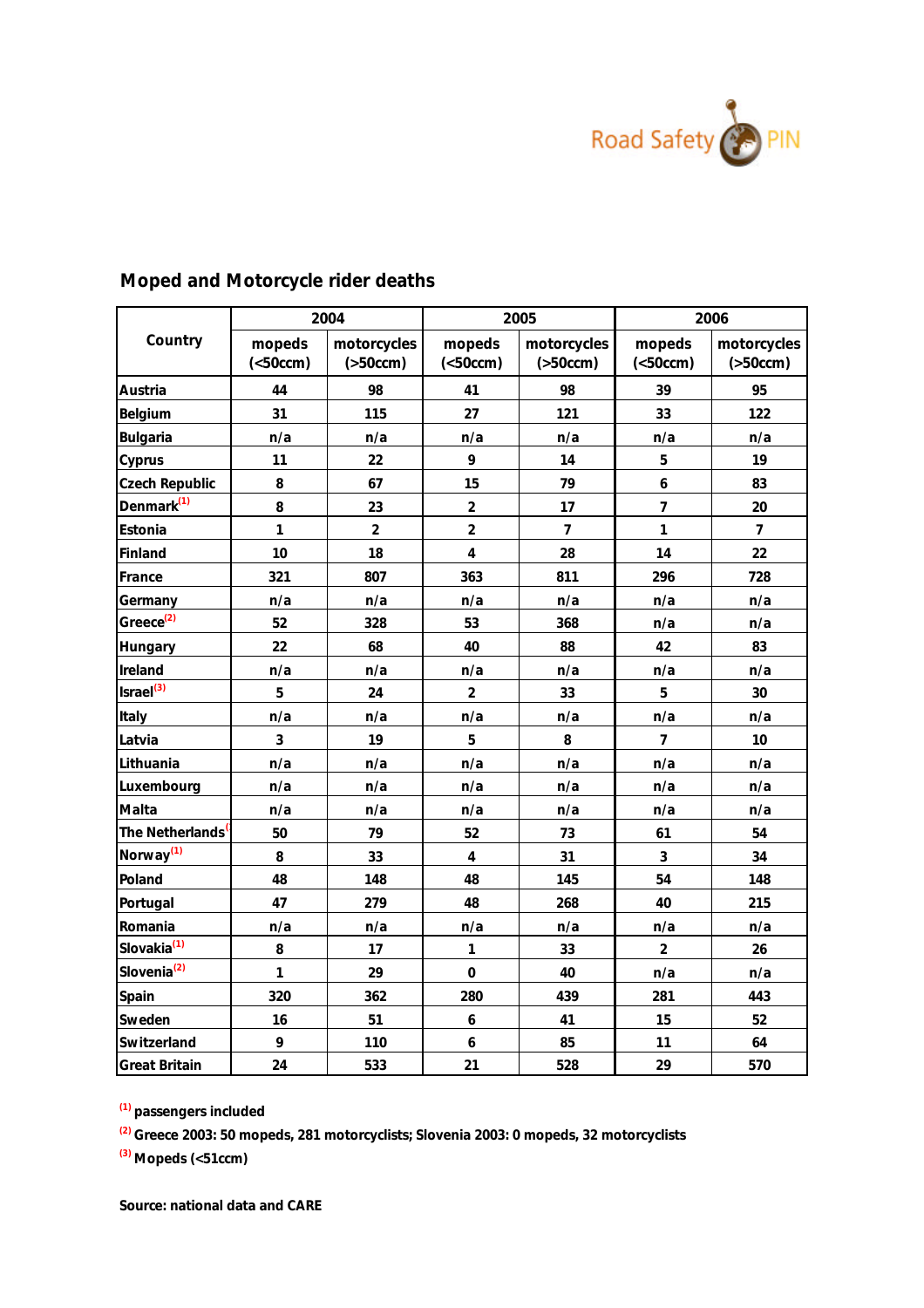

| Country                        |      |      |      | Average<br>yearly | Note      |      |      |      |      |      |      |                      |           |
|--------------------------------|------|------|------|-------------------|-----------|------|------|------|------|------|------|----------------------|-----------|
|                                | 1996 | 1997 | 1998 |                   | 1999 2000 | 2001 | 2002 | 2003 | 2004 | 2005 | 2006 | percentage<br>change |           |
| Latvia                         | 45   | 32   | 29   | 24                | 17        | 21   | 30   | 17   | 22   | 13   | 17   | $-9.57$              |           |
| Estonia                        | 8    | 11   | 5    | 6                 | 6         | 6    | 3    | 5    | 3    | 9    | 8    | $-7.86$              |           |
| Portugal                       | n/a  | n/a  | n/a  | 499               | 451       | 416  | 398  | 404  | 326  | 316  | 255  | $-7.80$              | 2000-2006 |
| Slovakia <sup>(1)</sup>        | 18   | 36   | 40   | 19                | 28        | 27   | 28   | 21   | 25   | 34   | 28   | $-7.51$              |           |
| Poland                         | 280  | 305  | 268  | 252               | 209       | 204  | 192  | 174  | 196  | 193  | 202  | $-5.54$              |           |
| France                         | n/a  | n/a  | n/a  | n/a               | n/a       | n/a  | 1321 | 1191 | 1128 | 1174 | 1024 | $-4.51$              | 2003-2006 |
| Greece                         | 476  | 439  | 491  | 491               | 440       | 426  | 349  | 331  | 380  | 421  | n/a  | $-3.05$              | 1997-2005 |
| Cyprus                         | 28   | 29   | 26   | 30                | 26        | 18   | 19   | 16   | 33   | 23   | 24   | $-2.94$              |           |
| The Netherlands <sup>(1)</sup> | 183  | 166  | 151  | 167               | 175       | 144  | 173  | 165  | 129  | 125  | 115  | $-2.71$              |           |
| Ireland                        | 247  | 231  | 234  | 234               | 232       | 216  | 208  | 197  | 216  | 230  | 200  | $-1.64$              |           |
| Spain                          | 734  | 797  | 806  | 813               | 776       | 748  | 707  | 675  | 682  | 719  | 724  | $-1.27$              |           |
| Slovenia                       | 41   | 39   | 30   | 43                | 40        | 50   | 23   | 32   | 30   | 40   | n/a  | $-1.09$              | 1997-2005 |
| Belgium <sup>(2)</sup>         | 160  | 176  | 187  | 187               | 169       | 194  | 213  | 159  | 146  | 148  | 155  | $-0.91$              |           |
| Switzerland                    | 115  | 105  | 87   | 90                | 103       | 110  | 94   | 114  | 119  | 91   | 75   | $-0.90$              |           |
| Hungary                        | 93   | 111  | 97   | 83                | 77        | 93   | 88   | 90   | 90   | 128  | 125  | 0.12                 |           |
| Austria                        | 130  | 168  | 120  | 151               | 156       | 144  | 135  | 156  | 142  | 139  | 134  | 0.27                 |           |
| Israel                         | 16   | 37   | 45   | 23                | 42        | 31   | 39   | 38   | 29   | 35   | 35   | 0.81                 |           |
| Germany                        | 935  | 1085 | 960  | 1073              | 1041      | 1043 | 1000 | 1033 | 942  | 943  | 861  | 0.89                 |           |
| Sweden                         | 51   | 45   | 44   | 47                | 46        | 42   | 43   | 53   | 67   | 47   | 67   | 2.02                 |           |
| Norway <sup>(1)</sup>          | 17   | 38   | 46   | 38                | 46        | 33   | 43   | 37   | 41   | 35   | 37   | 2.03                 |           |
| Finland                        | 27   | 24   | 22   | 21                | 17        | 20   | 26   | 31   | 28   | 32   | 36   | 2.21                 |           |
| Denmark <sup>(1)</sup>         | 22   | 22   | 26   | 41                | 36        | 24   | 32   | 34   | 31   | 19   | 27   | 2.90                 |           |
| Luxembourg                     | n/a  | n/a  | n/a  | n/a               | 9         | 6    |      | 13   | 10   | 5    | 7    | 3.65                 | 2001-2006 |
| Italy                          | n/a  | n/a  | n/a  | n/a               | 1111      | 1157 | 1135 | 1307 | 1339 | n/a  | n/a  | 3.78                 | 2001-2004 |
| Great Britain                  | 414  | 477  | 466  | 525               | 573       | 554  | 580  | 665  | 557  | 549  | 599  | 3.91                 |           |
| Czech Republic                 | 65   | 69   | 63   | 82                | 86        | 71   | 105  | 83   | 75   | 94   | 89   | 4.23                 |           |
| Lithuania                      | n/a  | n/a  | n/a  | n/a               | n/a       | n/a  | 23   | 20   | 17   | 32   | 28   | 8.44                 | 2003-2006 |
| Bulgaria                       | n/a  | n/a  | n/a  | n/a               | n/a       | n/a  | n/a  | n/a  | n/a  | n/a  | n/a  | n/a                  |           |
| Malta                          | n/a  | n/a  | n/a  | n/a               | n/a       | n/a  | n/a  | n/a  | n/a  | n/a  | n/a  | n/a                  |           |
| Romania                        | n/a  | n/a  | n/a  | n/a               | n/a       | n/a  | n/a  | n/a  | n/a  | n/a  | n/a  | n/a                  |           |

**Number of PTW deaths and their average yearly percentage change over the period 1997-2006**

**(1) passengers included, (2) mopeds not included**

**Average yearly percentage chage calculated for the period 1997-2006 while using the method described in the Methodological note of the report.**